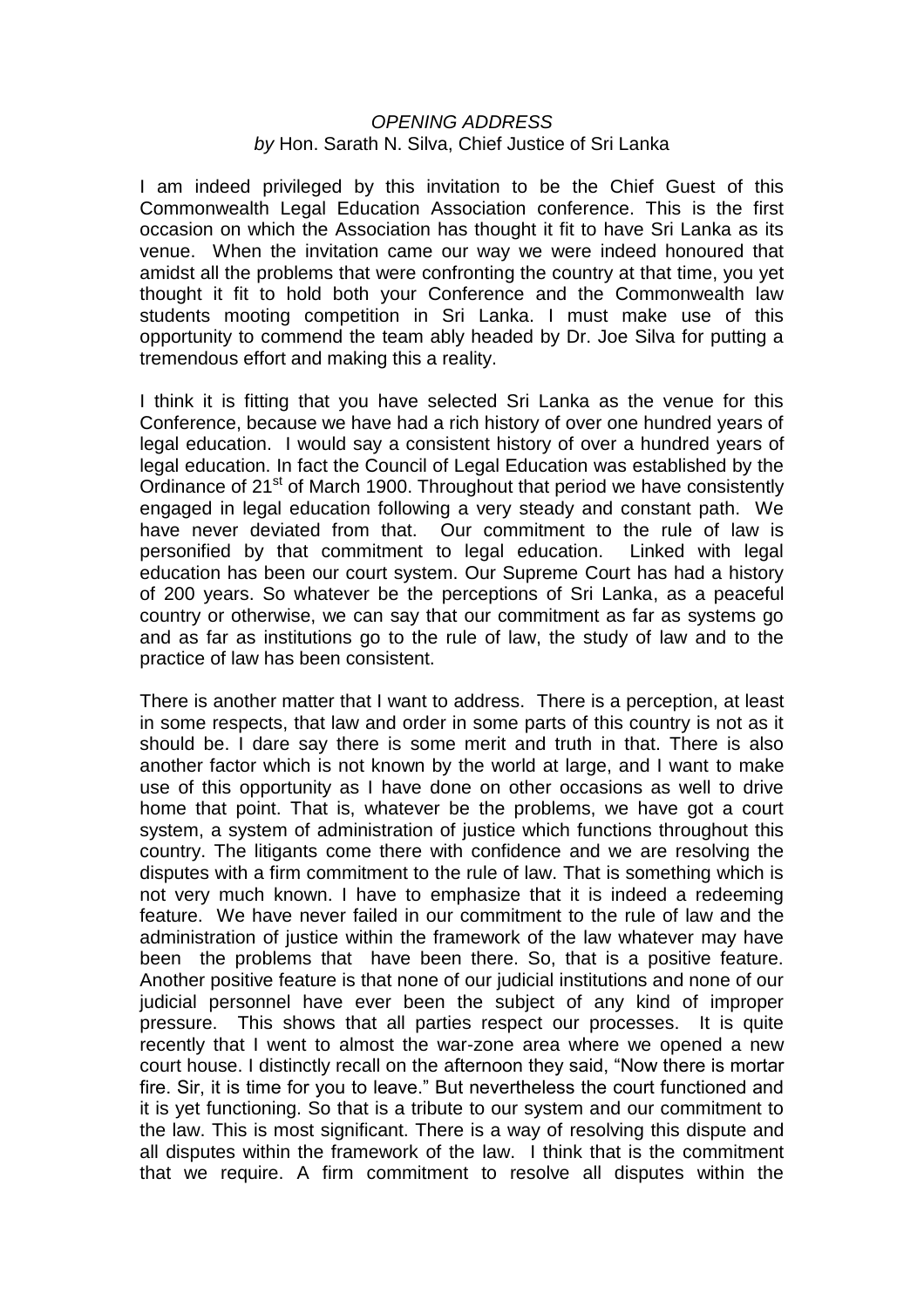framework of the law and within the framework of the system of the administration of justice with a commitment to the rule of law. So those are our basic values. Those are the values which have built up our structures and those are the values that are going to make our structures more firm and longer lasting than the World Trade Center or any other center that may ever be built with human ingenuity. In that respect today's event is indeed a great event because we bring together to this country the richness of the Commonwealth legal education system. I see that there is a significant representation from all parts of the world. So we are proud that you have taken the trouble to come here and visit us at a time we need you most.

There are a few other matters on which I wish to dwell on. One significant feature is the commonality between South Africa and Sri Lanka. One word about the legal system on the whole. The main feature of the Commonwealth of nations, I would say, one of its principal assets is its foundation on the common law system. The Commonwealth of nations, almost all the countries - - I know there are one or two countries that are exceptions -- have the Common Law system as its basis. We rest on principles that have evolved to meet situations by judicial dicta. We have a high commitment to precedent. We have a high commitment to stare decisis, that is the structure of courts and binding precedents. That is how the law evolves in a common law system as opposed to the civil law system that operates in continental Europe, where the law is codified, and the judgments are brief and deal with facts. There may be pluses and minuses in both systems, but the need of the hour is not to see the distinctions. The need of the hour is to enrich ourselves through interaction as has happened in South Africa and in Sri Lanka. We have Roman-Dutch Law as our common law. We have had occasion to visit your great country. We know how Roman-Dutch Law has developed under the influence of English judges. Our Law of Contract and Law of Tort or Delict whatever we call It - are really a mixture of the Roman-Dutch principles evolved under the influence of English law principles. So we have got a rich heritage which comes from a mixture, from a combination of two schools of law. We have to benefit from all systems and guide ourselves on the basis of international norms that are developing. It is very significant to note that now starting from the area of human rights and evolving towards the various finer aspects of the law of commerce we see international norms evolving. After the World War we had international norms evolving in the area of human rights under the UN Charter. We have had various developments in the area of human rights which are significant and which have safeguarded liberty throughout this globe. At the same time we evolved financial institutions under the Bretton Woods agreements. The IMF and the World Bank that came into being soon after the World War set the tone and pace for development of international financial institutions. Today we have got international trade institutions with the World Trade Organization that has come up. We have also got international institutions that monitor Environmental Law, Intellectual Property Law and many other matters. So we have got a growing body of international law that is now evolving. Now we have to interact with this international law in our local systems and this is the challenge of the law teachers. The law teachers of today and of the future have to now focus not only on national systems, not only on the history of